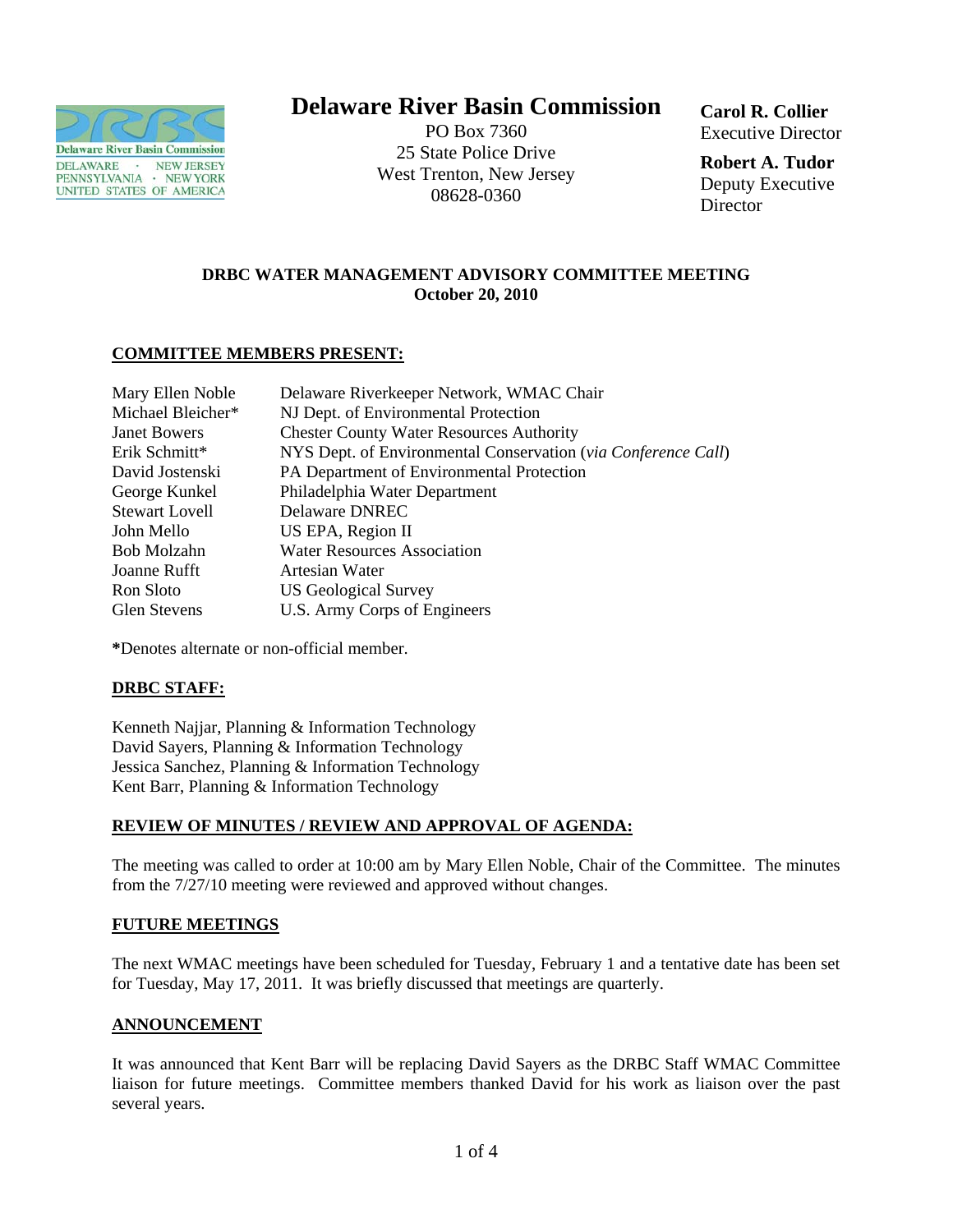#### **DRBC NATURAL GAS RULE DEVELOPMENT**

Ken Najjar provided an overview to the Committee regarding the development and progress of the natural gas rules. DRBC's regulations are based on a three-legged stool concept of water, wastewater and well pad siting issues. Committee members questioned how water would be allocated.

Ken explained that the draft regulations allow for a normal review process for water withdrawals (surface and groundwater) for natural gas use, but an Approval-By-Rule (ABR) will be offered for already docketed water sources. If a water company or municipal authority has water available, a modification to their docket could be processed to provide water for gas well drilling.

If a driller wants to withdraw its own fresh water it will require a docket. There are no transfers of allocation from one existing docket holder to another, but the ABR allows a bulk sale from a previously approved water company that is operating below their allocation. The water suppliers total volume (including sales volume) must total less than its approved allocation. Each bulk sale between a water company and a driller would require an ABR.

Well pad siting dockets will act as an integrator by bringing everything together in terms of accounting for water that enters and exits a site. Similar to SRBC's process there will be a post hydro-fracturing report which assesses the volume of water used and its sources, all of which must be approved. Water must be tracked on every site regardless of how the well pad is approved.

The time frame and process of the rule was discussed. As an example, if the draft rule is out on December  $1<sup>st</sup>$ , there will be approximately a two month period of public comment while under review; in that time period there will be two to three public hearings. All comments will then be reviewed and it will take a few months to respond and revise the rule accordingly. Review of comments will be organized electronically via a web portal as it is anticipated that over 10,000 comments will be received. The web portal will enable comments to be summarized and grouped into categories for review.

Ken also provided an update as to how the draft rule stands and reported that drafts are being reviewed by the State/Federal members. Our earlier intention was to get the draft rule out by the middle of October; however it appears that it will be a November/December time frame instead. The States of New York and Pennsylvania are actively working on their new rules at the same time.

#### **Proposed rule is anticipated to be released by November/December 2010.**

## **STATE WATER PLAN ACTIVITY**

**(New Jersey)** - Michael Bleicher of NJDEP reported that final reviews of the State Water Plan by the Water Supply Advisory Council will commence in November 2010. Stakeholder meetings will follow, being conducted in December 2010 or January 2011. The plan is to be revised based on the public comments received by February 2011 and then three public meetings are to be held. Most likely the public meetings will be divided by region (North, Central and South) and take place in the spring of 2011. The target date for adoption of a final plan is May 2011.

**(Delaware)** - Stewart Lovell of DNREC reported that planning efforts in recent years have been performed by the Water Supply Coordinating Council (WSCC) in response to the drought emergency of 1999. The group's successful work in New Castle County prompted a legislative mandate for the WSCC to perform similar work in Kent & Sussex Counties. The efforts are not the traditional engineering / planning focus but more of an inventory of hydrogeology coupled with basic demand projections and an update of the groundwater availability. A significant part of the work being performed is by the Delaware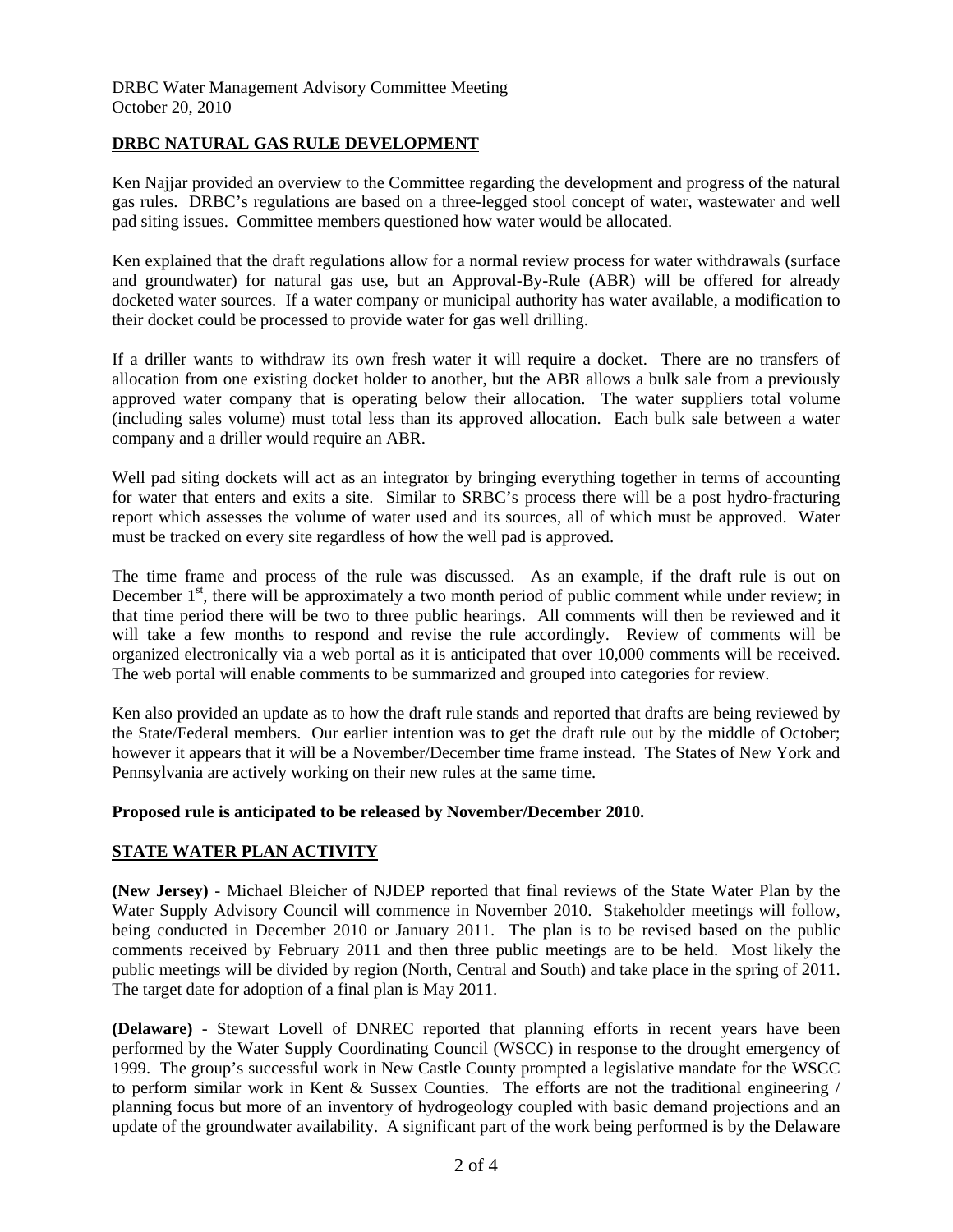DRBC Water Management Advisory Committee Meeting October 20, 2010

Geological Survey to update groundwater availability; there have been new aquifers identified and designated. Work is on schedule for completion December 2011**.** 

**(Pennsylvania)** - Dave Jostenski of PADEP reported that the State Water Plan had officially been completed in 2009 but there are still elements of work that are continuing. One of those elements is the Critical Water Planning Area (CWPA) designations. A Statewide Committee meeting is scheduled on 11/18/2010 at which time some final decision will be made regarding the designations. Additionally, Water Management Plans are being developed for 3 watersheds through the use of existing grant money. These three watersheds will be up for designation as CWPA's at the 11/18 meeting as well. PADEP is planning to prepare water supply projections in the next State Water Plan.

**(New York)** - Erik Schmitt of NYSDEC (via conference call) reported in Michael Holt's absence that there is no overall plan update in progress**.** In 2008 New York joined the Great Lakes Compact. New York has new programs commencing over the next year that are moving forward with regard to regulations, use and reporting. State Water Reporting was required under Title 33 which was signed into law earlier in 2009. Withdrawers that have the capacity to withdraw 100,000 gallons per day must report. There will be more requirements in the regulations when established, primarily for permitting but they will also include reporting of the water withdrawals including those for public water supply, industrial, commercial, and agricultural uses. The regulations have passed the State Senate, hoping to go in front of the State Assembly soon.

# **PUBLIC WATER SUPPLY (PWS) WATER USE DATA TRENDS**

Kent Barr gave a PowerPoint presentation of water withdrawals over approximately 20 years by 38 PWS systems in the Delaware River Basin (DRB) (750 total PWS systems in DRB) representing nearly 80% of the water withdrawn in the DRB for PWS. In aggregate, PWS demand has fallen approximately 15% in nearly two decades with certain service areas experiencing rising demand. Peaking factors appear to be much greater in Southern New Jersey due to irrigation and examples of decline in urban withdrawals and growth in suburban withdrawals were observed throughout the Basin.

**DRBC would like to produce similar outputs for the power generating and industrial sectors.** 

#### **WATERSMART/NATIONAL WATER CENSUS**

David Sayers noted that the DRB is one of three pilot river basins nationally to be selected to receive funding under this process; however, there is little progress to report since the July 2010 meeting due to election and budgetary issues.

## **DRBC will continue to monitor status and keep WMAC Members updated**.

## **WATER ACCOUNTABILITY OUTREACH ACTIVITY / DRBC TRAINING**

David Sayers announced that WMAC member George Kunkel has received two awards this year. One of which was the WRA Achievement Award for his efforts in the field of water accountability and water loss control. More recently George received the 2010 Water Star award from the Alliance for Water Efficiency / WaterSmart.

## **DRBC has developed a package of information that it is mailing to water purveyors in the Basin to inform them of the new water audit reporting requirements starting in 2012.**